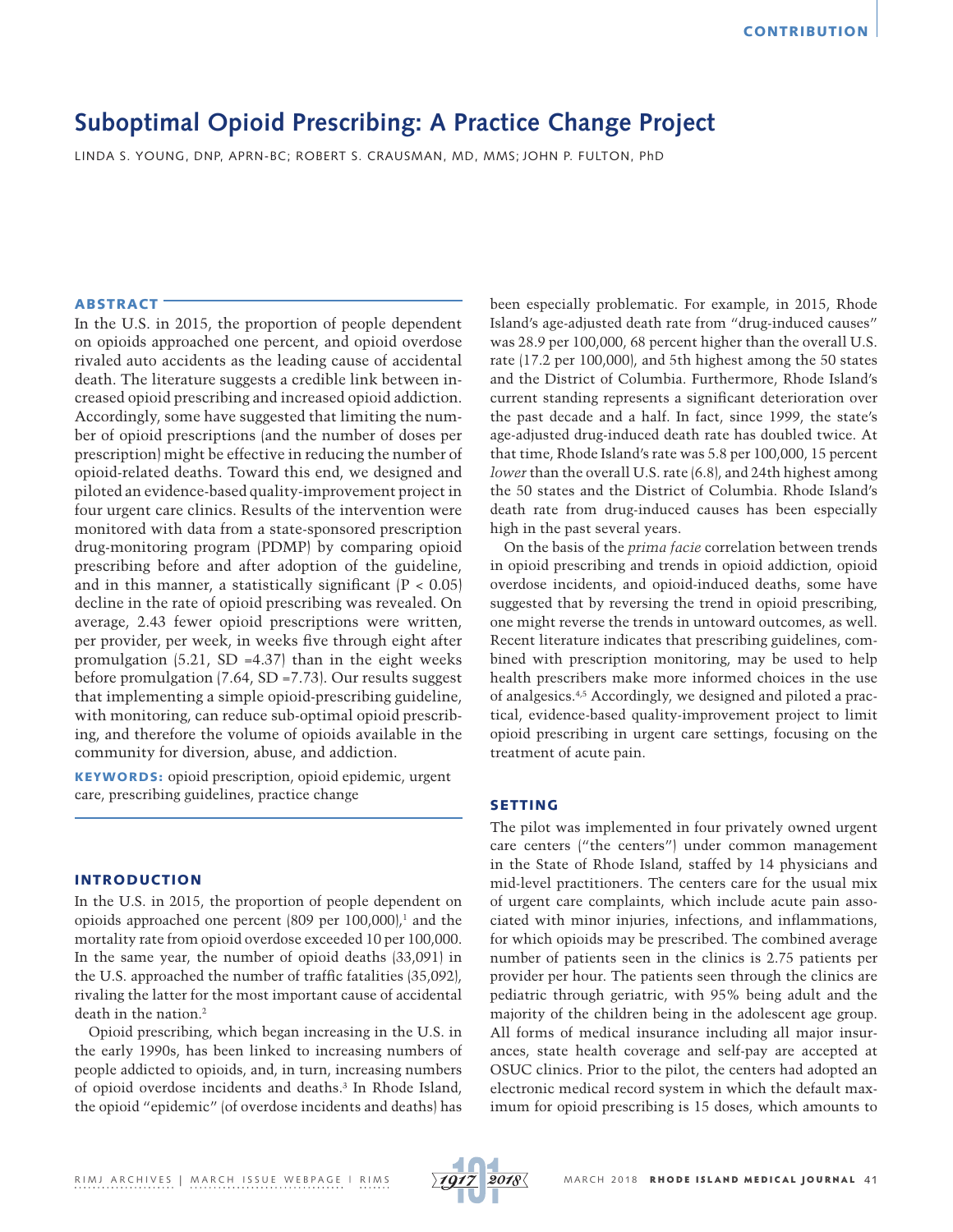3–5 days' use at one dose every four to six hours. Prescribers may exceed the default, but it serves as a reminder of current guidelines from the Centers for Disease Control and Prevention ("CDC"):

"Patients who are prescribed opioids for acute pain are more likely to use opioids long-term, and a greater amount of early opioid exposure (taking opioids for a longer time or at higher doses) is associated with greater risk for long-term use. Physical dependence on opioids is a physiologic response in patients exposed to opioids for more than a few days. Several previous guidelines on opioid prescribing for acute pain from emergency departments and other settings have recommended prescribing <3 days of opioids in most cases, whereas others have recommended <7 days or <14 days. The Guideline recommends that if opioids are needed in cases of acute pain (not related to major surgery or trauma, such as acute back pain, sprained ankle), ≤3 days will often be sufficient – unless circumstances clearly warrant additional opioid therapy – and that more than 7 days will rarely be needed. If pain continues longer than expected, providers should re-evaluate the patient to make sure nothing was missed."6

An examination of the prescribing behavior of the centers' 14 providers in the eight weeks prior to implementation of the pilot (based on prescriber-specific reports generated by Rhode Island's Prescription Drug Monitoring Program – PDMP"), demonstrated restraint in the use of opioids. On average, most prescriptions were written for 2–5 *doses*, equivalent to 1–2 days' treatment. Only one prescriber differed substantially from this profile, with an average of 30 doses per prescription, equivalent to 5–7 days' treatment. Given this laudable starting point, the pilot focused primarily on *whether or not* to prescribe opioids – as opposed to non-opioid analgesics – for treatment of acute pain.

### INTERVENTION

The intervention was composed of three elements: provider education, guidelines for opioid prescribing, and monitoring of prescribing behavior.

#### **Provider Education**

A PowerPoint presentation with supplemental hand-outs was developed from the "CDC Guideline for Prescribing Opioids for Chronic Pain – United States"7 (and key references therein), and presented to all prescribers in each of the four centers. The CDC's "Guideline" contains a wealth of information on opioid use and misuse, including an assessment of the relation between short-term use of opioids for *acute* pain and long-term use of opioids for *chronic* pain.

## **Guidelines**

The following guidelines were adopted:

1) Before prescribing opioids, assess the patient's prescrip-

tion history, by generating a patient-specific report from Rhode Island's Prescription Drug Monitoring Program database ("PDMP"). Assess patterns of opioid use, and look for other prescriptions which may cause adverse reactions in combination with opioids, such as benzodiazepine.

2) Limit all opioid prescribing to a 7 days' supply.

### **Monitoring of Prescribing Behavior**

Opioid prescribing was monitored before and after adoption of the guidelines, to assess the effect of the pilot. Provider-specific prescribing profiles generated by Rhode Island's PDMP were used for this purpose.

## ASSESSMENT OF THE INTERVENTION

Using PDMP profiles, we compared opioid prescribing in the eight weeks before adoption of the guideline, t(0), in weeks 1–4 post-adoption, t(1), and in weeks 5–8 post-adoption, t(2). The data from pre- and post-intervention PDMP reports were compared in EXCEL spreadsheets. We summarized opioid prescribing using means, standard deviations, standard errors, and upper and lower 95% confidence intervals. (**See Tables 1 and 2**.) Paired t-tests were conducted to assess the statistical significance of changes in opioid prescribing, using P < 0.05 as a cut-off for tests of statistical significance.

#### RESULTS

The summary statistics in **Table 1** demonstrate a decline in the average number of opioid prescriptions written per provider per week over the course of the pilot. The decline was immediate. On average, 1.89 fewer opioid prescriptions were written per provider per week in the four weeks post-intervention,  $t(1)$ , as compared with the eight weeks pre-intervention, t(0). Over 14 providers, this amounts to 106 fewer opioid prescriptions written, or about 577 doses dispensed. The decline was sustained in weeks 5–8 post-intervention,

**Table 1.** Mean number of opioid prescriptions per provider per week across four urgent care settings, as measured in three time periods:

t(0): weeks minus 8 through minus 1 before adoption of new prescribing guidelines t(1): weeks plus 1 through plus 4 after adoption of new prescribing guidelines t(2): weeks plus 5 through plus 8 after adoption of new prescribing guidelines

| Period                                                        | Mean | Std.<br><b>Deviation</b> | Std. Error<br>Mean |  |
|---------------------------------------------------------------|------|--------------------------|--------------------|--|
| t(0) Average of 8 weeks<br>before Intervention<br>$t(0)$ N=14 | 7.64 | 7.53                     | 2.01               |  |
| Average of weeks 1-4<br>after Intervention<br>$t(1)$ N=14     | 5.75 | 7.38                     | 1.97               |  |
| Average of weeks 5-8<br>after Intervention<br>$t(2)$ N=14     | 5.21 | 4.47                     | 1.16               |  |

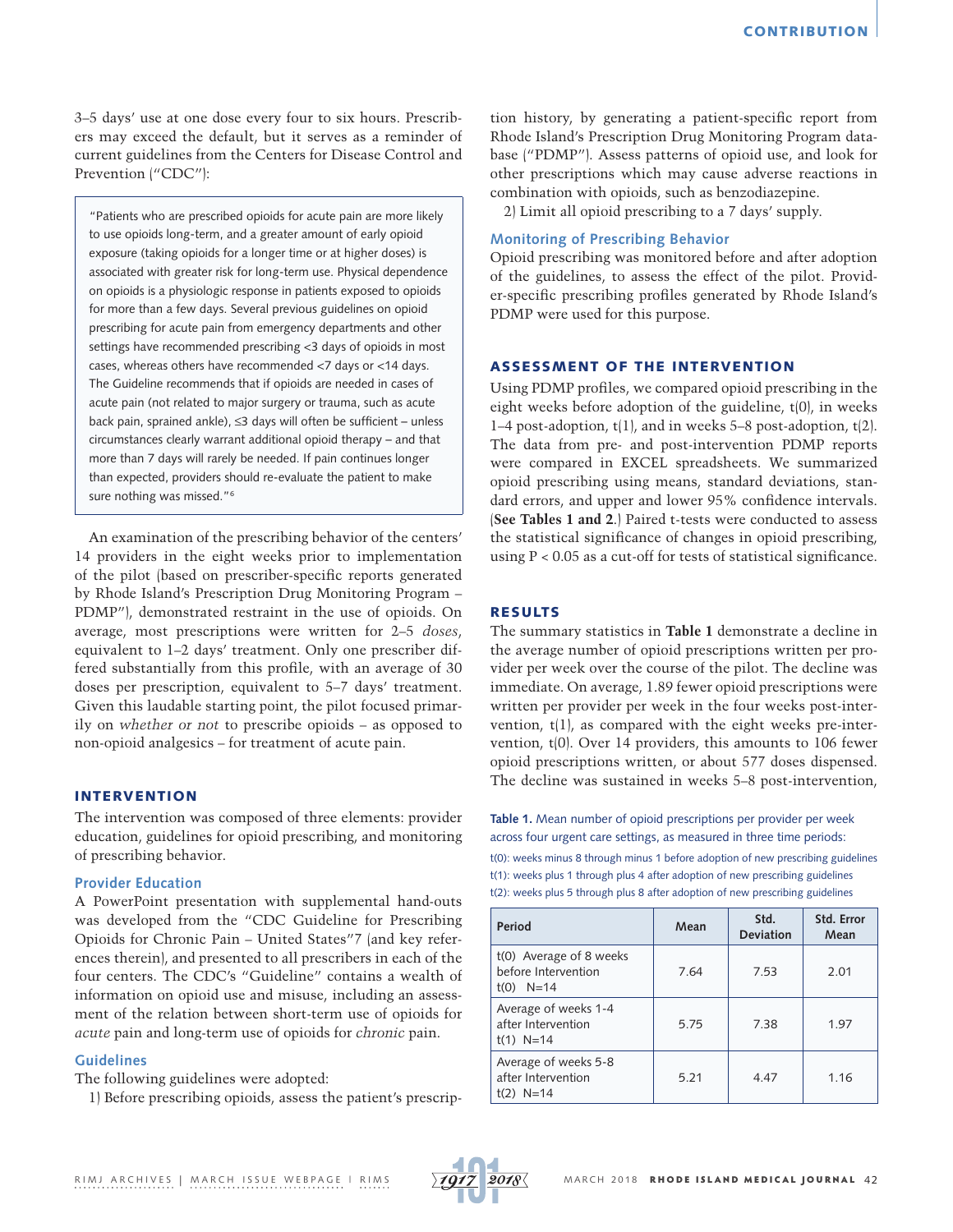but with less variation in the number of opioid prescriptions written per provider, i.e., with *more uniformity of prescribing across providers*, as revealed by the standard deviations calculated for  $t(0)$ ,  $t(1)$ , and  $t(2)$ : 7.53, 7.38, and 4.77, respectively.

Turning to **Table 2**, the decline in opioid prescribing between  $t(0)$  and  $t(2)$  was found to be statistically significant  $(P < 0.05)$ , on the basis of the paired t-test. Other declines, i.e., between  $t(0)$  and  $t(1)$  and between  $t(1)$  and  $t(2)$ , did not achieve statistical significance, primarily because of the rather large standard deviations computed for paired comparisons in  $t(0)$  and  $t(1)$ .

which opioids are prescribed. In continuity-of-care settings, of course, it is also desirable to institute parallel guidelines for the use of opioids in the treatment of *chronic* pain.

In any setting, however, we believe that *monitoring* with the use of PDMP reports – is key. Fortunately, PDMP systems have become more common – and accessible – across the United States, which should facilitate the use of PDMP reports in interventions such as the one we piloted.

Finally, we offer a related – and of late, crucial – caveat: In today's opioid-saturated world, providers – in all healthcare settings—*must* be equipped to assess and to refer those

**Table 2**. Differences in the mean number of opioid prescriptions per provider per week across four urgent care settings, as measured in three time periods:

t(0): weeks minus 8 through minus 1 before adoption of new prescribing guidelines t(1): weeks plus 1 through plus 4 after adoption of new prescribing guidelines t(2): weeks plus 5 through plus 8 after adoption of new prescribing guidelines

|                               | <b>Paired Differences</b> |                  |                 |                                                 |         |         |    |             |
|-------------------------------|---------------------------|------------------|-----------------|-------------------------------------------------|---------|---------|----|-------------|
|                               |                           | <b>Standard</b>  | <b>Standard</b> | 95% Confidence<br>interval of the<br>difference |         |         |    | Sig.        |
|                               | Mean                      | <b>Deviation</b> | Error           | Lower                                           | Upper   | t       | df | $(1-tail)$  |
| $t(0)$ vs. $t(1)$<br>$(N=14)$ | 1.07                      | 1.76             | 3.08            | $-3.02$                                         | 3.14    | 0.61    | 13 | $p=0.27$    |
| $t(1)$ vs. $t(2)$<br>$(N=14)$ | $-3.50$                   | 2.12             | 4.51            | $-6.15$                                         | 3.87    | $-1.64$ | 13 | $P = 0.060$ |
| $t(0)$ vs. $t(2)$<br>$(N=14)$ | $-2.43$                   | 1.23             | 1.51            | $-4.39$                                         | $-0.47$ | 1.97    | 13 | $p=0.035$   |

#### **DISCUSSION**

Although reducing the number of people addicted to opioids is the goal of our intervention and others like it, the effects of such interventions will, unfortunately, not be seen immediately, so obstinate is the problem. Nevertheless, what *can* happen immediately is a reduction in the number of opioid doses available for diversion in the community. Our results suggest that a simple opioid prescribing intervention, combining provider education, a simple prescribing guideline, and prescription monitoring, can decrease the number of opioid prescriptions written by urgent care providers. Ostensibly, the patients who *might* have been treated with opioids were treated with alternative medications or therapies, thereby reducing the number of *unnecessary* opioid doses available for diversion.

Can similar results be obtained in other settings? Quite possibly. Certainly, the simplicity of our intervention lends itself to a wide variety of settings, as *"initial"* opioid prescribing for *acute* pain occurs in virtually all settings in patients whom they suspect to be developing or to have developed a dependency on these medications. Simply limiting the number of doses prescribed, without additional support, such as may be effected by means of an appropriate referral to a center specializing in the treatment of chronic pain or of opioid addiction, *may* encourage some patients to seek an illicit source of prescription opioids or of heroin – or so it would seem, despite a scarcity of studies on this very issue.8 Certainly, there is a connection between the use of prescribed opioids and heroin use among "recent users of heroin,"9 and this, in and of itself, calls for prudence, not only in prescribing, but in the evaluation of patients

and the potential need for referral to pain or addiction specialists. Again, provider awareness and *education* is key, not to mention some form of goal-setting and monitoring (of assessment and referral practices). In this vein, the Rhode Island Department of Health, among many other public health agencies, recommends adoption of a protocol called "Screening Brief Intervention and Referral to Treatment" or simply "SBIRT."

**Screening Brief Intervention and Referral to Treatment (SBIRT):**  Consider screening all patients annually or upon entry to your practice to assess potential risk for substance abuse. Tools such as the Opioid Risk Tool (ORT) as well as DAST 10 (Drug and Alcohol Screening Tools 10) and several more tools available from Substance Abuse and Mental Health Services Administration (SAMHSA). 10 [For additional information on SBIRT from SAMHSA, see: <https://www.samhsa.gov/sbirt> ]